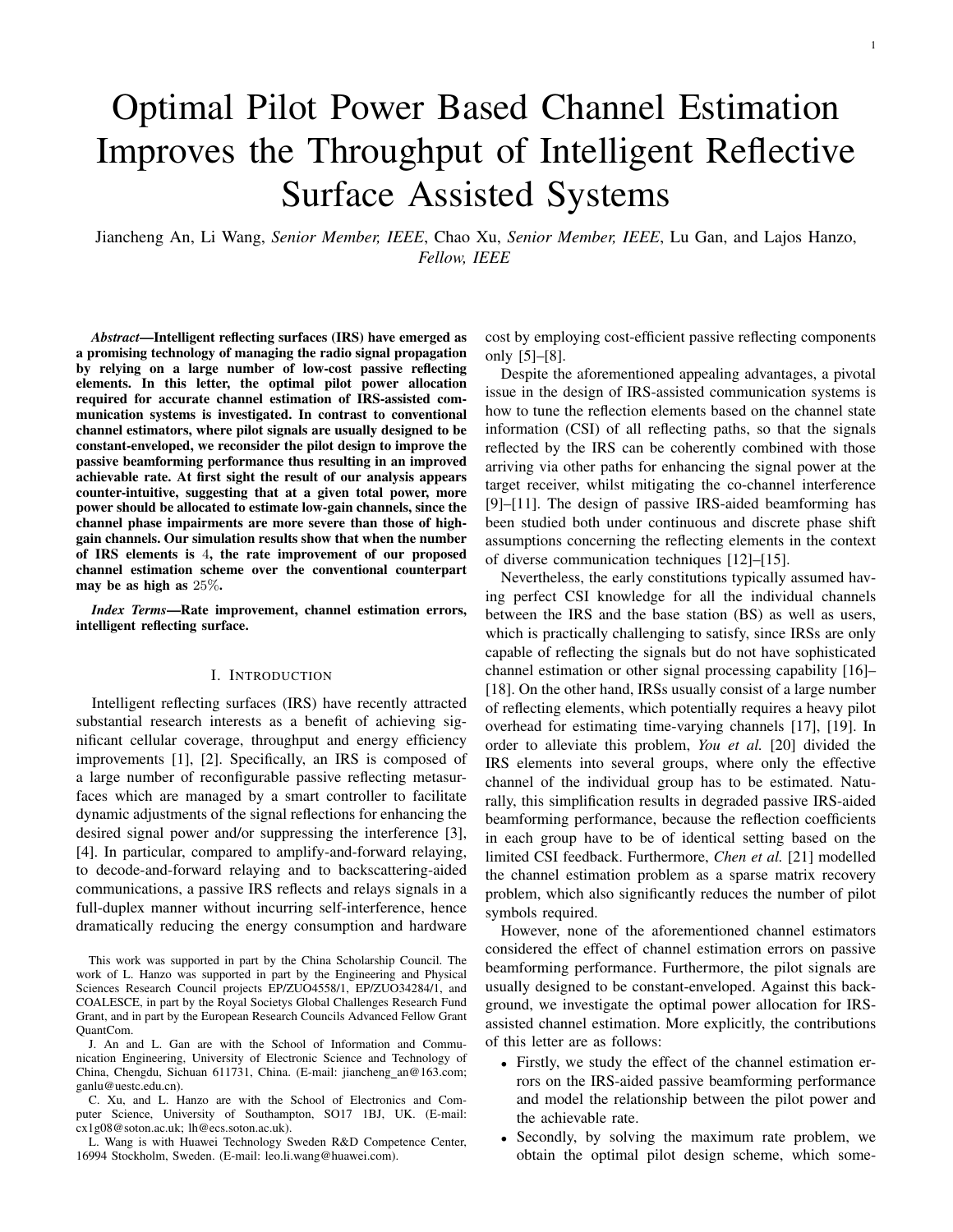

Fig. 1. An IRS-aided point-to-point communication system.

what surprisingly requires us to allocate more power for estimating the low-quality channels. The numerical simulations confirm our analysis.

## II. SYSTEM MODEL

Let us consider the IRS-assisted narrowband TDD system of Fig. 1, where an IRS having  $M$  passive reflecting elements is deployed to assist the transmission of a single-antenna BS to a single-antenna user. Each element of the IRS reflects the signal using an individual reflection coefficient, which can be dynamically adjusted by the IRS controller to have the desired signal reflection. Specifically, let  $\alpha = [\alpha_1, \alpha_2, \cdots, \alpha_M]^T$ denote the IRS reflection coefficient vector, where  $\alpha_m \in \mathbb{C}$ denotes the reflection coefficient of the  $m$ -th IRS reflective element satisfying  $|\alpha_m| = 1, \forall m = 1, 2, \cdots, M$ , while the phase of each  $\alpha_m$  can be flexibly adjusted in [0,  $2\pi$ ). Let  $h_d$ denote the direct channel spanning from the BS to the user. Furthermore, let  $\mathbf{h}_{BI}$  and  $\mathbf{h}_{UI}^T$  denote the channels spanning from the BS to the IRS and from the IRS to the user, respectively. Moreover,  $h_d$ ,  $\mathbf{h}_{BI}$  and  $\mathbf{h}_{UI}$  are assumed to obey the independent and identically distributed (i.i.d.) Rayleigh fading channel model, i.e.,  $h_d \sim \mathcal{CN}(0, \beta_d)$ ,  $\mathbf{h}_{BI} \sim \mathcal{CN}(\mathbf{0}, \beta_{BI} \mathbf{I}_M)$ and  $h_{UI} \sim \mathcal{CN} (0, \beta_{UI} I_M)$ , where  $\beta_d$ ,  $\beta_{BI}$  and  $\beta_{UI}$  denote the path loss of  $h_d$ ,  $\mathbf{h}_{BI}$  and  $\mathbf{h}_{UI}$ , respectively.

Given the reflective action of the IRS, the received signal  $r_i$ of the BS at the  $i$ -th time instant, is the superposition of the signals from the direct communication link and the reflected links via the IRS, which can be expressed as:

$$
r_i = (h_d + \mathbf{h}_{UI}^T \text{diag} \{ \alpha \} \mathbf{h}_{BI}) s_i + n_i
$$
  
=  $(h_d + \alpha^T \mathbf{h}_r) s_i + n_i,$  (1)

where  $s_i$  denotes the transmit signal and  $n_i \sim \mathcal{CN}(0, \sigma^2)$ is the additive white Gaussian noise (AWGN) at the  $i$ -th time instant. Furthermore,  $\mathbf{h}_r = \mathbf{h}_{BI} \odot \mathbf{h}_{UI}$  is the cascaded reflecting channel via the IRS, where  $\odot$  denotes the Hadamard product.

# III. ACHIEVABLE RATE IN THE FACE OF CHANNEL ESTIMATION ERRORS

In this section, we consider the achievable rate of IRSassisted communication systems in the presence of channel estimation errors. For the sake of illustration, we assume that a total of  $(1 + M)$  pilots are used for estimating  $(1 + M)$ channel coefficients, including a direct and M cascaded IRS reflecting channel coefficients. Assuming that the pilot symbol at the m-th time slot (TS) is  $p_m$ , we have:

$$
\mathbf{p} = [p_0, p_1, \cdots, p_M]^T. \tag{2}
$$

The simplest 'on-off' strategy of [22] is applied, i.e. at the  $m$ -th TS, we only activate the  $m$ -th IRS reflection unit and disable the other reflection units. Specially, at the 0-th TS, all the reflection units are disabled. Since the direct channel is always present, we subtract the influence of the direct channel from  $r_m$ ,  $m = 1, 2, \dots, M$ . Upon collecting the  $(1 + M)$ residual signals into a vector u, we have

$$
\mathbf{u} = \mathbf{P}\mathbf{h} + \mathbf{z},\tag{3}
$$

where  $P = diag\{p\}$  denotes the diagonal pilot matrix having **p** on its main diagonal,  $\mathbf{h} = \left[h_d, \mathbf{h}_r^T\right]^T$  represents all the channel coefficients. For the  $m$ -th element in u and z, we have  $u_m = r_m - \frac{p_m p_0^*}{|p_0|^2} r_0$  and  $z_m = n_m - \frac{p_m p_0^*}{|p_0|^2} n_0$  obeying  $z_m \sim \mathcal{CN}\left(0, \sigma_m^2\right)$ , where  $\sigma_m^2 = \sigma^2 \left(1 + \frac{|p_m|^2}{|p_0|^2}\right)$  $\frac{|p_m|^2}{|p_0|^2}$ ). Specially, we have  $u_0 = r_0$ ,  $z_0 = n_0$  and  $\sigma_0^2 = \sigma^2$  for the direct channel. Following (3), the least square (LS) channel estimator can

be formulated as

$$
\hat{\mathbf{h}} = \mathbf{P}^{-1} \mathbf{u} = \mathbf{h} + \Delta \mathbf{h},\tag{4}
$$

where  $\Delta h = P^{-1}z$  is the Gaussian-distributed channel estimation error, i.e.  $\Delta h \sim \mathcal{CN}(0,\Lambda)$ , where  $\Lambda =$  ${\rm diag}\left( \sigma_0^2/ |p_0|^2, \sigma_1^2/ |p_1|^2, \cdots, \sigma_M^2/ |p_M|^2 \right)$ .

In the conventional channel estimation strategy, the pilot signals are usually designed to have a constant envelope relying on equal pilot power allocation, which results in the same degree of channel estimation error for all paths. Since a low-gain channel is more sensitive to the channel estimation error, the identical power allocation strategy is expected to impose a passive beamforming performance degradation. More specifically, instead of considering the channel estimation only, we directly evaluate the channel estimation performance in terms of the achievable rate of our IRS-assisted system. The achievable rate of IRS-assisted communication systems can be expressed as:

$$
R = \log_2 \left\{ 1 + \rho \left| h_d + \boldsymbol{\alpha}^T \mathbf{h}_r \right|^2 \right\},\tag{5}
$$

where  $\rho = P/\sigma^2$  is the signal-to-noise ratio and P is the average transmit signal power.

Using the estimated channel coefficients, the optimal IRS reflecting coefficients satisfying (5) are given by [3]

$$
\alpha_m = \frac{\hat{h}_d \hat{h}_{r,m}^*}{\left|\hat{h}_d \hat{h}_{r,m}^*\right|}, \quad \forall m = 1, 2, \cdots, M,
$$
 (6)

where  $\hat{h}_d$  and  $\hat{h}_{r,m}$  denote the estimated direct channel coefficient and the estimated  $m$ -th cascaded reflecting channel coefficient of the IRS, respectively.

Upon substituting (6) into (5), the expression of  $R$  is formulated in  $(7)$ , where  $(a)$  holds since the channel estimation error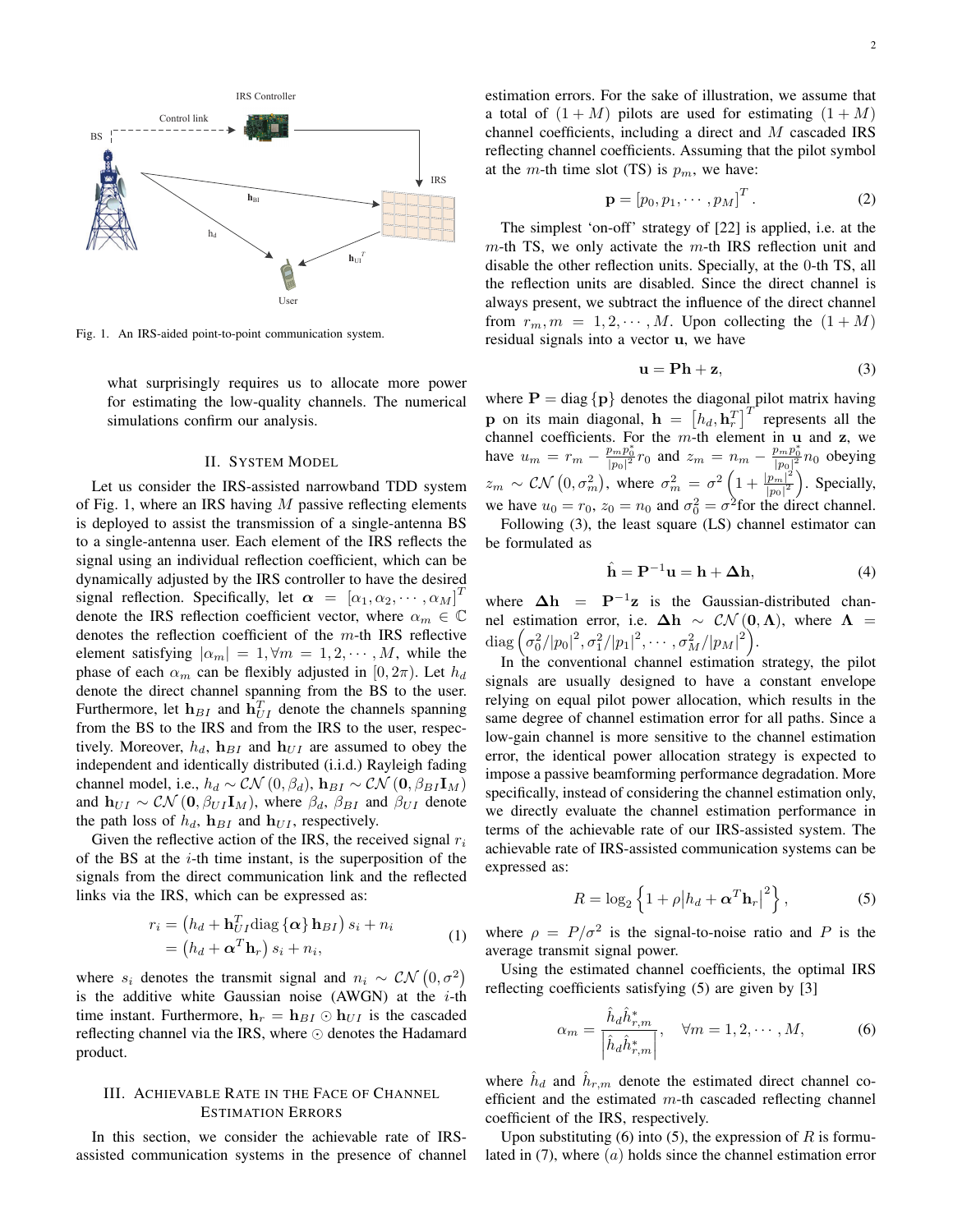$$
R = \log_2 \left\{ 1 + \rho \left| h_d + \sum_{m=1}^M \frac{\hat{h}_d \hat{h}_{r,m}^*}{\left| \hat{h}_d \hat{h}_{r,m}^* \right|} h_{r,m} \right|^2 \right\}
$$
  
\n
$$
\stackrel{(a)}{\simeq} \log_2 \left\{ 1 + \rho \left| h_d + \sum_{m=1}^M \frac{\left( h_d + \Delta h_d \right) \left( h_{r,m} + \Delta h_{r,m} \right)^*}{\left| h_d h_{r,m}^* \right|} h_{r,m} \right|^2 \right\}
$$
  
\n
$$
\stackrel{(b)}{\simeq} \log_2 \left\{ 1 + \rho \left| h + \sum_{m=1}^M \frac{h_{r,m} h_{r,m}^* \Delta h_d + h_d h_{r,m} \Delta h_{r,m}^*}{\left| h_d h_{r,m}^* \right|} \right|^2 \right\},
$$
  
\n(7)

$$
Low SNR: \mathcal{E} \{R\} = \mathcal{E} \left\{ \log_2 \left\{ 1 + \rho \left| h + \sum_{m=1}^{M} \frac{h_{r,m} h_{r,m}^* \Delta h_{d} + h_{d} h_{r,m} \Delta h_{r,m}^*}{|h_{d} h_{r,m}^*|} \right|^2 \right\} \right\}
$$
  
\n
$$
\stackrel{(2)}{=} \frac{1}{\ln 2} \left\{ 1 + \rho \mathcal{E} \left\{ \left| h + \sum_{m=1}^{M} \frac{h_{r,m} h_{r,m}^* \Delta h_{d} + h_{d} h_{r,m} \Delta h_{r,m}^*}{|h_{d} h_{r,m}^*|} \right|^2 \right\} \right\}
$$
  
\n
$$
\stackrel{(d)}{=} \frac{1}{\ln 2} \left\{ 1 + \rho \mathcal{E} \left\{ |h|^2 + \left| \sum_{m=1}^{M} \frac{h_{r,m} h_{r,m}^* \Delta h_{d} + h_{d} h_{r,m} \Delta h_{r,m}^*}{|h_{d} h_{r,m}^*|} \right|^2 \right\} + \rho ME \left\{ \left| \frac{h_{d} h_{r,m} \Delta h_{r,m}^*}{|h_{d} h_{r,m}^*|} \right|^2 \right\} \right\}
$$
  
\n
$$
= \frac{1}{\ln 2} \left\{ 1 + \rho \mathcal{E} \left\{ |h|^2 \right\} + \rho ME \left\{ \left| \frac{h_{r,m} h_{r,m}^* \Delta h_{d}}{|h_{d} h_{r,m}^*|} \right|^2 \right\} + \rho ME \left\{ |\Delta h_{r,m}|^2 \right\} \right\}
$$
  
\n
$$
\stackrel{(d)}{=} \frac{1}{\ln 2} \left\{ 1 + \rho \left\{ \beta_d + M \beta_r + \frac{M \pi^{3/2}}{4} \sqrt{\beta_d \beta_r} + \frac{M (M-1) \pi^2}{16} \beta_r \right\} + \rho M \frac{\beta_r}{\beta_d} \frac{\sigma^2}{|\rho_0|^2} + \rho M \frac{\sigma^2 (1 + \frac{|p|^2}{|p_0|^2})}{|\rho|^2} \right\}
$$
  
\n
$$
= \frac{1}{\ln 2} \left\{ 1 + \rho
$$

. . . . . . . . . . . . . . . . . . . . . . . . . . . . . . . . . . . . . . . . . . . . . . . . . . . . . . . . . . . . . . . . . . . . . . . . . . . . . . . . . . . . . . . . . . . . . . . . . . . . . . . . . . . . . . . . . . . . .

is generally small, while  $(b)$  holds since we omit the secondorder term of the channel estimation error. Furthermore,  $\Delta h_d$ and  $\Delta h_{r,m}$  denote the channel estimation error related to the direct channel and to the  $m$ -th cascaded reflecting channel satisfying  $\Delta h_d \sim \mathcal{CN}\left(0,\frac{\sigma_0^2}{|p_0|^2}\right)$  and  $\Delta h_{r,m} \sim \mathcal{CN}\left(0,\frac{\sigma_m^2}{|p_m|^2}\right)$ , respectively, while  $h = h_d + \sum_{m=1}^{M}$  $\frac{h_d h_{r,m}^*}{\left|h_d h_{r,m}^*\right|} h_{r,m}$  represents the uncontaminated channel gain in the absence of channel estimation errors.

In order to determine the influence of channel estimation errors on the achievable rate, the ergodic capacity of IRS-assisted communication systems is formulated at low SNR as in (8), where  $(c)$  is the equivalent form of the logarithmic function at low SNR  $[23]$ ,  $(d)$  and  $(e)$  hold since the mean of the cross terms in the first and second equation of  $(8)$  is 0;  $(f)$  holds since  $h_d$ ,  $h_{r,m}$ ,  $\Delta h_d$ , and  $\Delta h_{r,m}$  are independent of each other, remembering that we have  $\sigma_m^2 = \sigma^2 \left( 1 + \frac{|p_m|^2}{|p_0|^2} \right)$  $\frac{\left|p_{m}\right|^{2}}{\left|p_{0}\right|^{2}}$ ). In  $(f)$ , an

identical power is allocated for all pilots used for estimating the IRS channels, i.e.,  $|p|^2 = |p_1|^2 = |p_2|^2 = \cdots = |p_M|^2$ , since they experience the same path loss having identical second-order statistics. The proof of the equivalent expression of  $\mathcal{E}\{|h|^2\}$  in (f) is shown in Appendix A. Following the same philosophy, the approximate ergodic capacity at high SNR is shown in (9).

*Remark 1*: Here, we only consider a single IRS scenario, where the same power is assigned to all the pilots for estimating the IRS's reflected channels. When a more sophisticated distributed IRS system is considered, the assumption in (8) and (9) should be generalized to the case, where the same power is assigned to the pilots used for estimating the channels reflected by the same IRS. By contrast, different power should be assigned to the pilots employed for estimating the channels reflected by different IRSs.

Since the ergodic rate  $\mathcal{E}\{R\}$  in (8) and (9) has a direct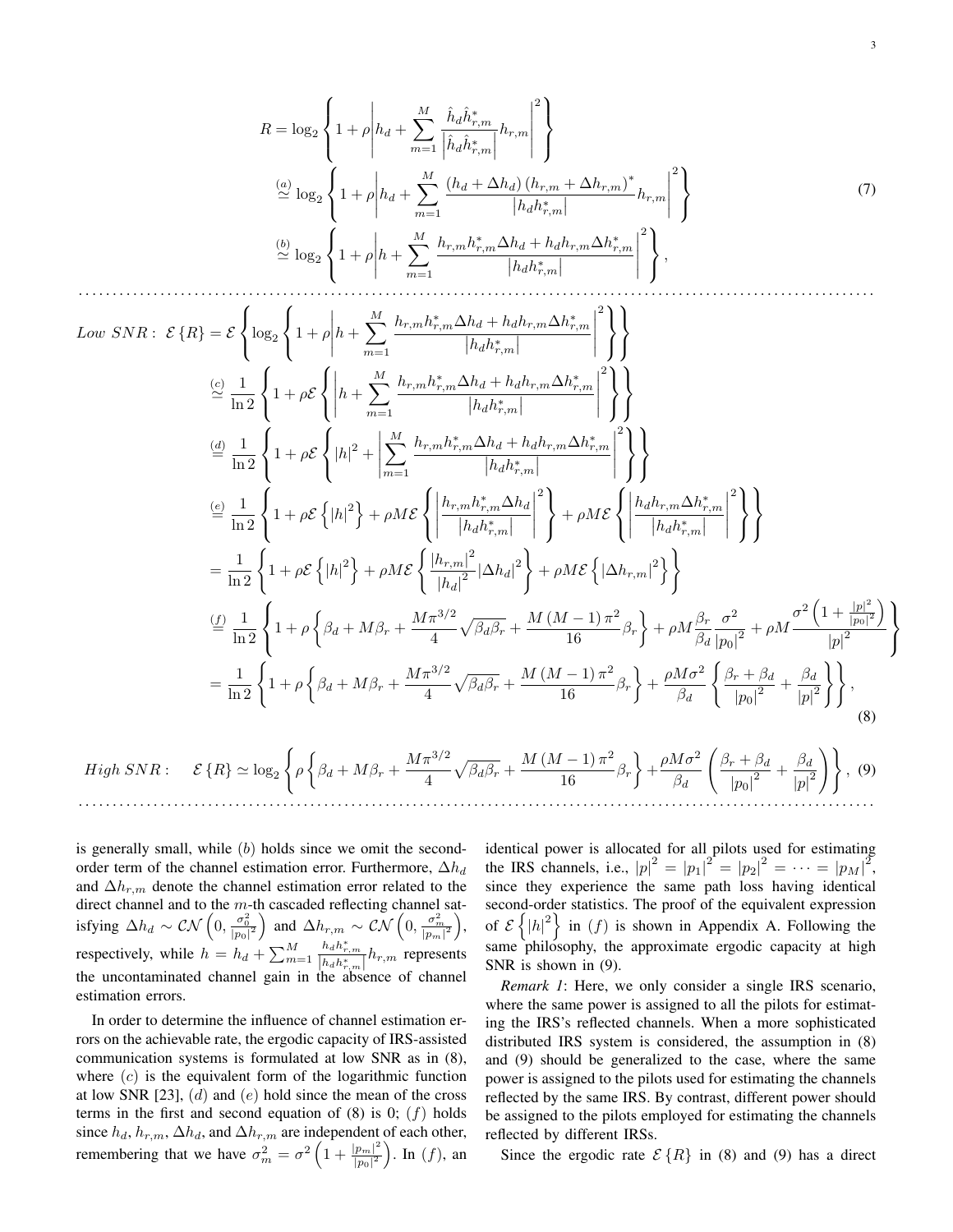

Fig. 2. The phase of the estimated IRS reflecting coefficient under two different pilot power allocation schemes. It shows that estimating a more accurate weak channel helps to obtain a more accurate reflecting coefficient.

relationship with the pilot power used for channel estimation, we aim for finding an optimal pilot power allocation scheme for maximizing  $\mathcal{E}\{R\}$  of (8) and (9) under a total power constraint, which is formulated as:

$$
\max \qquad \mathcal{E}\left\{R\right\} \tag{10}
$$
\n
$$
\text{subject to} \quad |p_0|^2 + M|p|^2 = P_t,
$$

where  $P_t$  is the total power available at the transmitter.

#### IV. THE OPTIMAL PILOT DESIGN SCHEME

In this section, we conceive our optimal pilot design scheme for channel estimation for maximizing the ergodic achievable rate. Note that  $\mathcal{E}\{R\}$  has the same optimization metric at low SNR and high SNR. More specifically, the problem in (10) can be simplified to

$$
\max \qquad \frac{\beta_r + \beta_d}{|p_0|^2} + \frac{\beta_d}{|p|^2}
$$
\n
$$
\text{subject to} \quad |p_0|^2 + M|p|^2 = P_t,\tag{11}
$$

where the constant term in  $\mathcal{E}\{R\}$  of (8) has been omitted. The pilot power allocation problem in (11) then leads to:

$$
|p|^2 = \frac{1}{M + \sqrt{M(1+\eta)}} P_t,
$$
 (12)

and

$$
|p_0|^2 = \frac{\sqrt{M(1+\eta)}}{M + \sqrt{M(1+\eta)}} P_t,
$$
\n(13)

where we have  $\eta = \frac{\beta_r}{\beta_d}$ , indicating that the optimal power allocation scheme depends on the quotient of the pass loss of the reflecting channel and the direct channel, which is available at the BS for controlling the link margin.

It is observed from (12) and (13) that the power  $|p|^2$ of the pilot allocated for estimating the reflected channels decreases with  $\eta$ , while the opposite is true for  $|p_0|^2$ . This indicates that when the path loss of the reflected channel or the direct channel is high, we should allocate more power to the pilots used for estimating these severely attenuated channels



Fig. 3. Simulation scenario 1: a single user is stationary on a line parallel to the IRS-BS line.



Fig. 4. Rate comparison in the face of channel estimation errors under simulation scenario 1, where 'CE\_OPA' represents the proposed optimal power allocation scheme, while 'CE IPA' represents the conventional identical power allocation scheme.

more accurately for attaining improved passive beamforming performance. On the other hand, for the pilot used for estimating the reflective path, we have  $\frac{M + \sqrt{M(1+\eta)}}{M+1} \rightarrow 1$ with the increase of  $M$ , which implies that the proposed power allocation scheme is equivalent to the identical power allocation scheme, when  $M$  is large. Although this means that the rate improvement becomes limited for large M, our algorithm does have a significant performance improvement under low to moderate number of IRS elements. Nonetheless there are many beneficial application scenarios, such as indoor environments [24].

A simple schematic diagram is portrayed in Fig. 2 for better understanding (12) and (13). For the sake of simplicity, we assume having a single IRS reflecting element, i.e.  $M = 1$ . More explicitly, we assume  $\beta_d > \beta_r$ , and denote the phase of the reflecting coefficient  $\alpha$  by  $\omega$ . By comparing Fig. 2 (a) and (b), it can be readily seen that the optimized power allocation scheme makes the estimated  $\omega_0$  more similar to the real  $\omega$  by estimating a more accurate  $h_r$ , since the phase dispersion is more severe for a low-gain channel.

### V. SIMULATION RESULTS

In this section, we provide numerical simulation results for verifying the benefits of our proposed pilot power allocation scheme for channel estimation in IRS-assisted communication systems. The path loss functions of  $h_d$ ,  $\mathbf{h}_{UI}$  and  $\mathbf{h}_{BI}$  are modeled by  $\beta_d = \beta_0 (d_{UB}/d_0)^{-\alpha_{UB}}$ ,  $\beta_{UI} = \beta_0 (d_{UI}/d_0)^{-\alpha_{UI}}$  and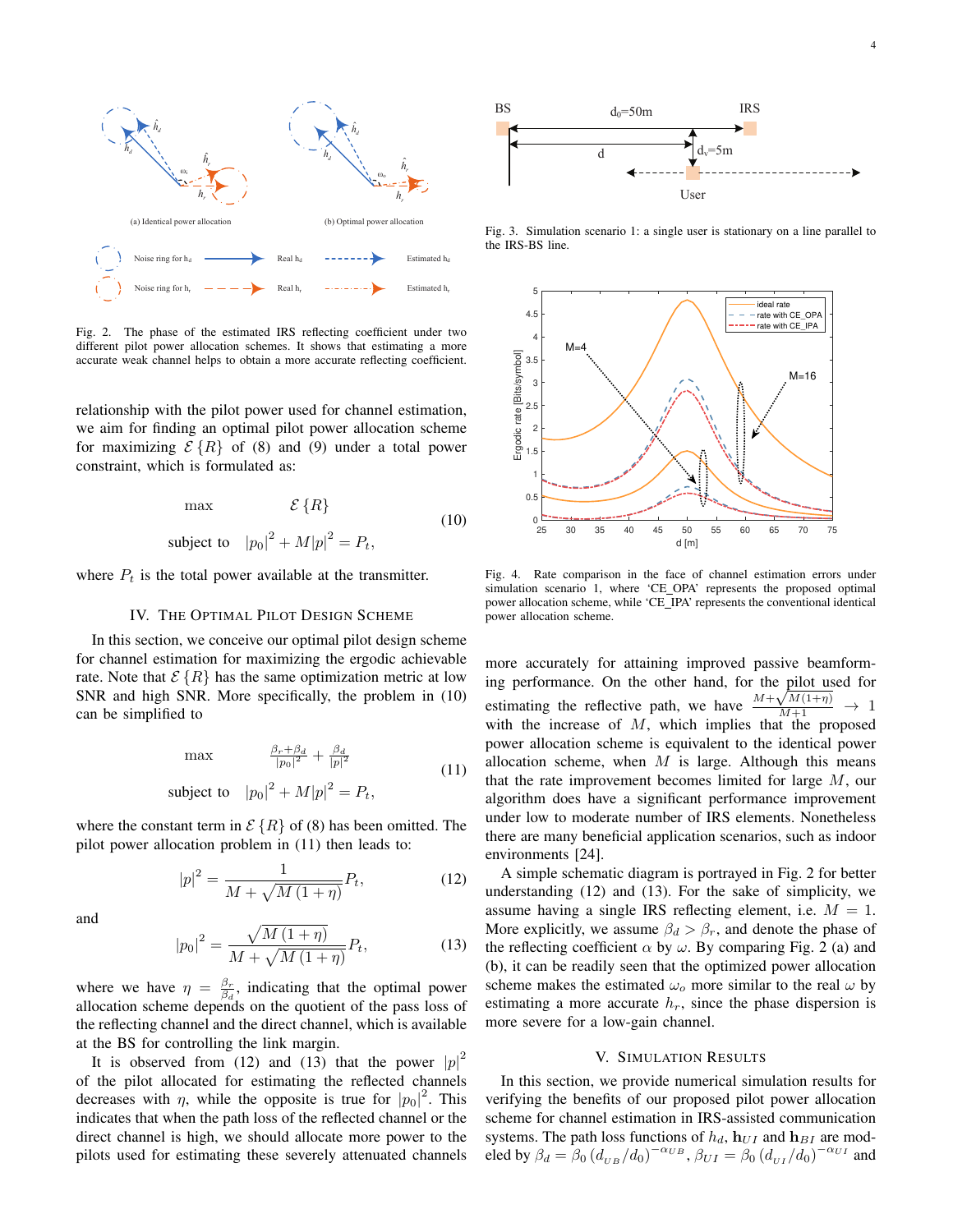

Fig. 5. The power of pilot for estimating the reflected channels versus the number of IRS elements.



Fig. 6. Simulation scenario 2: a single user is positioned on a semicircle near the IRS.

 $\beta_{BI} = \beta_0 (d_{BI}/d_0)^{-\alpha_{BI}}$ , respectively, where  $d_0 = 1$  meter (m) denotes the reference distance,  $\beta_0 = -20$  dB represents the path loss at the reference distance,  $d_{UB}$ ,  $d_{UI}$ , and  $d_{BI}$ denote the distance between the user and BS, between the user and the IRS, as well as between the IRS and the BS, respectively, while  $\alpha_{UB}$ ,  $\alpha_{UI}$  and  $\alpha_{BI}$  denote the path loss factors for  $h_d$ ,  $\mathbf{h}_{UI}$  and  $\mathbf{h}_{BI}$ , respectively. Due to the relatively long distance and random scattering effect between the BS and the user, we set  $\alpha_{UB} = 4.8$ ,  $\alpha_{UI} = 2.1$ , and  $\alpha_{BI} = 2$  in the numerical examples, which is in line with [3], [25]. Moreover, the average transmit power of users is  $P = 20$ dBm, while the power of the noise is assumed to be  $\sigma^2 = -60$ dBm. The total power available at the transmitter is  $P_t = P(M + 1)$ .

Since the authors of [3], [25] have reported the rate-benefits of users near the IRS, we first consider a single-user system, as shown in Fig. 3. The vertical distance between the user and IRS-BS line is  $d_v = 5m$ , while the distance between the BS and IRS is set to  $d_{BI} = 50$  m. Let us denote the horizontal distance between the BS and the user by  $d$  m. Then we have  $d_{UB} =$ √  $\overline{d^2 + 25}$  and  $d_{UI} = \sqrt{(50 - d)^2 + 25}$ . In Fig. 4, we compare the achievable rate of our proposed optimal power allocation scheme and of the conventional identical power allocation scheme, where the legend 'CE OPA' and 'CE IPA' represent the achievable rate of the optimal and of the identical pilot power allocation scheme, respectively, while the legend 'ideal rate' represents the achievable rate without channel estimation errors. Observed from Fig. 4 that as expected, a user near the IRS achieves a higher rate than users



Fig. 7. Rate comparison with channel estimation errors under simulation scenario 2, where 'CE OPA' represents the proposed optimal power allocation scheme, while 'CE IPA' represents the conventional identical power allocation scheme.

located far away from both the BS and the IRS. Naturally, in case of realistic channel estimation errors, the rate attained is degraded. However, our proposed pilot power allocation scheme mitigates this degradation by allocating more power to the weaker channel. When the number of IRS elements is  $M = 4$  at  $d = 50$  m, the proposed pilot power allocation scheme improves the achievable rate as high as 25%, from about 0.6 recorded for the conventional pilot power allocation scheme to about 0.75.

To get some insight into the proposed power allocation scheme, Fig. 5 shows the power of pilot used for estimating the reflected channels versus the number of IRS elements  $M$ , where the average pilot power is 10 dBm. It can be seen from Fig. 5 that with the increase of  $M$ , the power of pilot used for estimating the reflected channels becomes closer to the average power, which is consistent with our analysis. On the other hand, Fig. 5 also demonstrates that as the user moves towards the IRS, the proposed power allocation scheme and the conventional scheme will behave more differently, which further confirms the conclusion in Fig. 4.

Next, we consider the scenario shown in Fig. 6 to verify the performance improvement versus user directions [3]. Since we have seen in Fig. 4 that the user has a good performance improvement near the IRS, the user is positioned on a circle having a radius of  $d_{UI} = 5$  m. The distance between the IRS and BS is set to  $d_{BI} = 50$  m. Let  $\theta$  denote the angle between the user-IRS and BS-IRS lines, then we have  $d_{UB} =$  $\sqrt{(50 - 5 \cos \theta)^2 + 25 \sin^2 \theta}$ . Furthermore, the number of IRS elements is set to  $M = 4$ . The simulation results are shown in Fig. 7, where the legends have the same meaning as in Fig. 4. It can be seen from Fig. 7 that the proposed pilot power allocation scheme provides a substantial rate improvement over the identical pilot power allocation scheme.

## VI. CONCLUSIONS

In this letter, we studied the effect of channel estimation on the passive beamforming performance of IRS-assisted commu